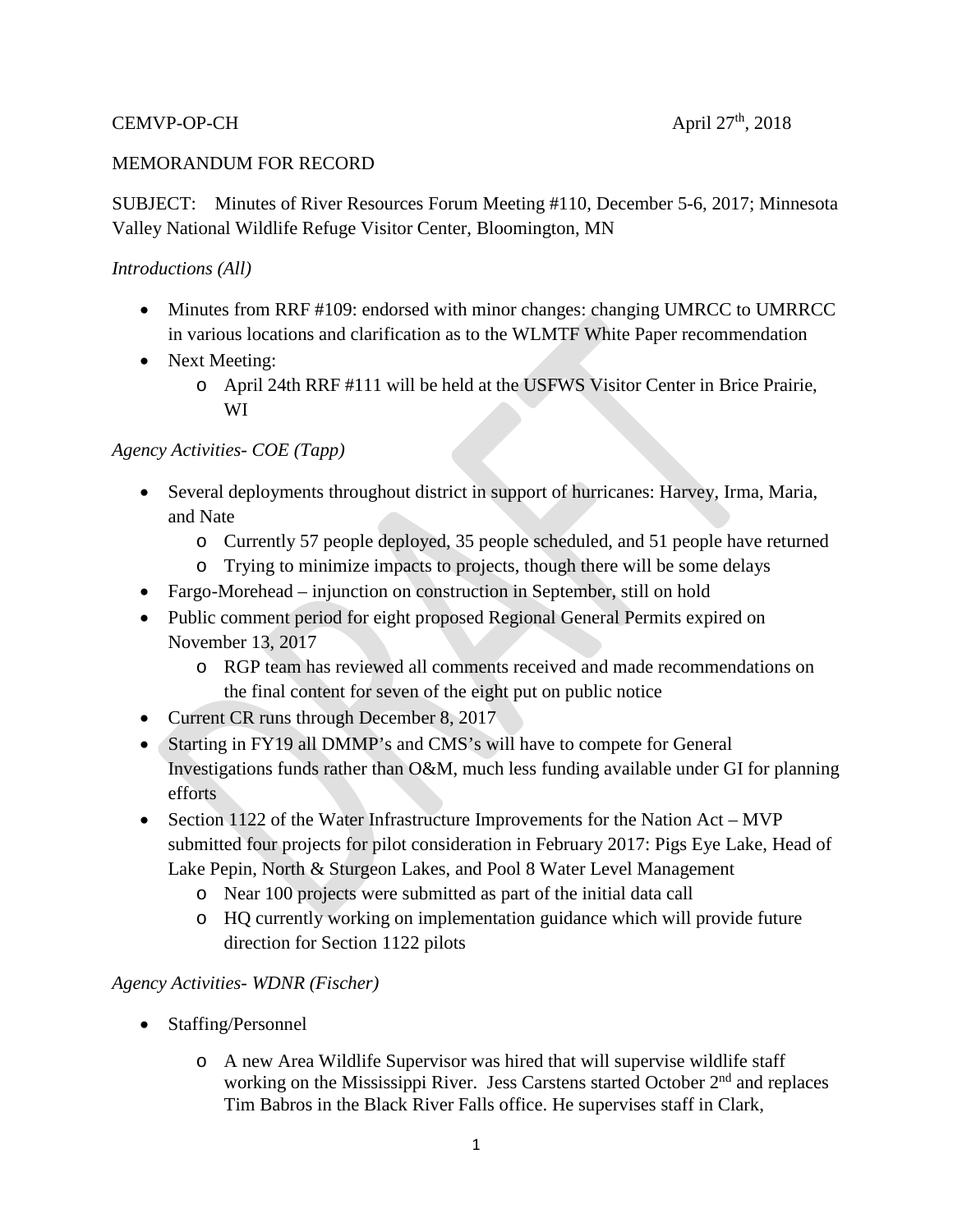Crawford, Jackson, La Crosse, Monroe and Vernon Counties. During the department wide alignment effort the Mississippi River was recognized as needing additional attention from the wildlife program, so Jess will be allocating more time each week to working on river issues.

- Alignment Update:
	- o Continue to implement the department-wide alignment with the Water Resources program now located in the Office of Great Waters, and with the fisheries and wildlife programs in the Fish Wildlife and Parks Division.
	- o Adjustments have been ongoing as positions are filled and Jim Fischer, Jess Carstens, and Jordan Weeks (Mississippi River Fisheries Supervisor) are now working closely on all River-related issues.
	- o As a next-step, we are currently reviewing both internal and external communications processes to ensure efficient internal cross-program communications, and efficiency and consistency in external communications. The review will include evaluation of Mississippi River interagency teams and projects to look for efficiencies and to ensure that we have a consistent approach on Mississippi River programs and projects. When finished with the review, we will send a list to the partnership identifying any changes to POCs on projects  $\&$ teams.
	- o So far we have made only one confirmed POC change by assigning Keith Weaver, (Fisheries Technician, Prairie du Chien) as the sole POC on the Mc Gregor Lake HREP. In implementing this approach we request that partners contact Keith first with any project-related questions. While he may redirect the question to ensure that the appropriate expertise is consulted, all official comments, votes, correspondence etc., will come only from Keith and in consultation with the Miss River management team (Fischer, Carstens, and Weeks).
	- o Keith Phone: (608) 326-0428 [Keith.Weaver@Wisconsin.gov](mailto:Keith.Weaver@Wisconsin.gov)

## *Agency Activities- UMRBA (Mickelsen)*

- Josh Ney was hired on November 20, 2017 as UMRBA's new Policy and Programs **Director** 
	- o Will likely be focused on water quality and external communications to start
- Laren Salvado officially starts on June 4, 2018, but may help out over the winter
- Working with Corps of Engineers Planning Assistance to States for funding a Watershed Study over the next several years
- Plan to host a WLM workshop in late January or early February

*Agency Activities- USCG (Mackillop)*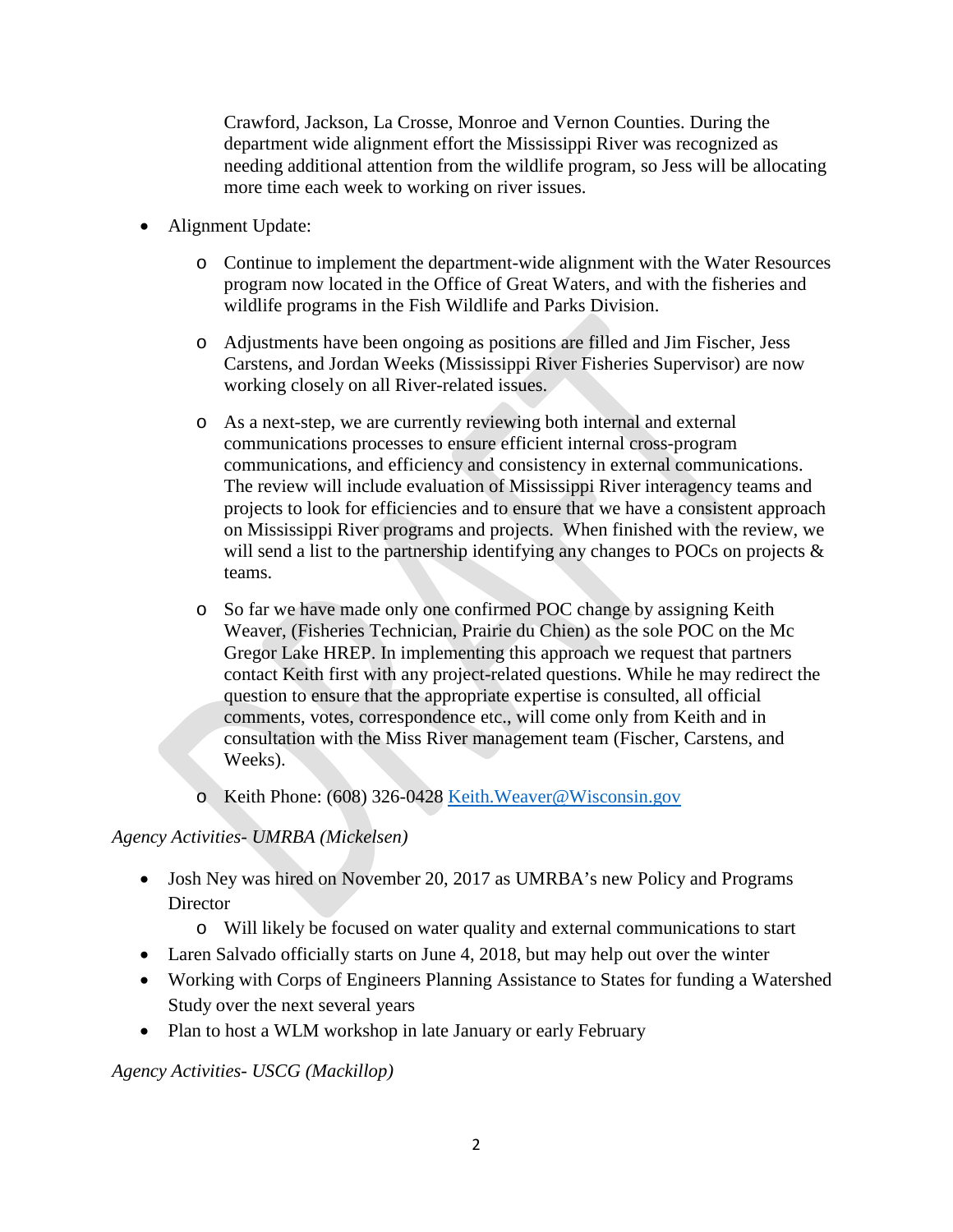- Overall experienced a good season, minimal incidents in MVP
	- o Had some issues in the Winona area of the river
- Temporary repairs were completed at Pigs Eye Bridge last week, trains are now running
- Change of Command in July Captain Scott Stormer took over
- Assisting with canine security in the Twin Cities area for the Super Bowl in February 2018

## *Agency Activities- Friends of Pool 2 (Senglaub)*

- John commented that the friends group is interested in potentially stepping up as a local sponsor for a recreation project
	- o He plans to attend the next Recreation Work Group meeting

## *Agency Activities- UMWA (Genz)*

- Overall good year for navigation traffic relatively high early in the season and relatively low later in the season
- Experienced good freight rates early in the season
- Not as many challenges as there have been in the past throughout MVP

## *Agency Activities- NPS (Robbins-Fenger)*

• Alan is sitting in for John Anfinson for a couple weeks

## *Agency Activities- American Rivers (Dorothy)*

• Efforts toward disposition study, which is now finalized

## *Agency Activities- FWS (Tim Yager)*

- Habitat Management Planning: Steve Winter has completed coordination visits with IA and WI, meeting with IL and Corps within the next week. MN was comfortable with HMP and didn't feel a visit was needed. FWS will review and address comments provided and plan to finalize HMP by December/January.
- All refuges allowing trapping were required to post a notification sign to inform visitors that trapping was allowed. Upper Miss received one sign that was posted at Weaver Landing in Pool 5. Trap sales have been very low this year – fur prices depressed.
- Three commercial waterfowl guides previously permitted to guide on the Refuge were sentenced for Lacey Act and Migratory Bird Treaty Act violations. Sentences included \$25K fine and ban from guiding on the Refuge for two years.
- After meeting with WDNR, three compatibility determinations (CDs)(boating, beach use, and fishing tournaments) were forwarded to Regional Office for signature. Four CDs addressing commercial uses of the Refuge (guided fishing, guided waterfowl hunting,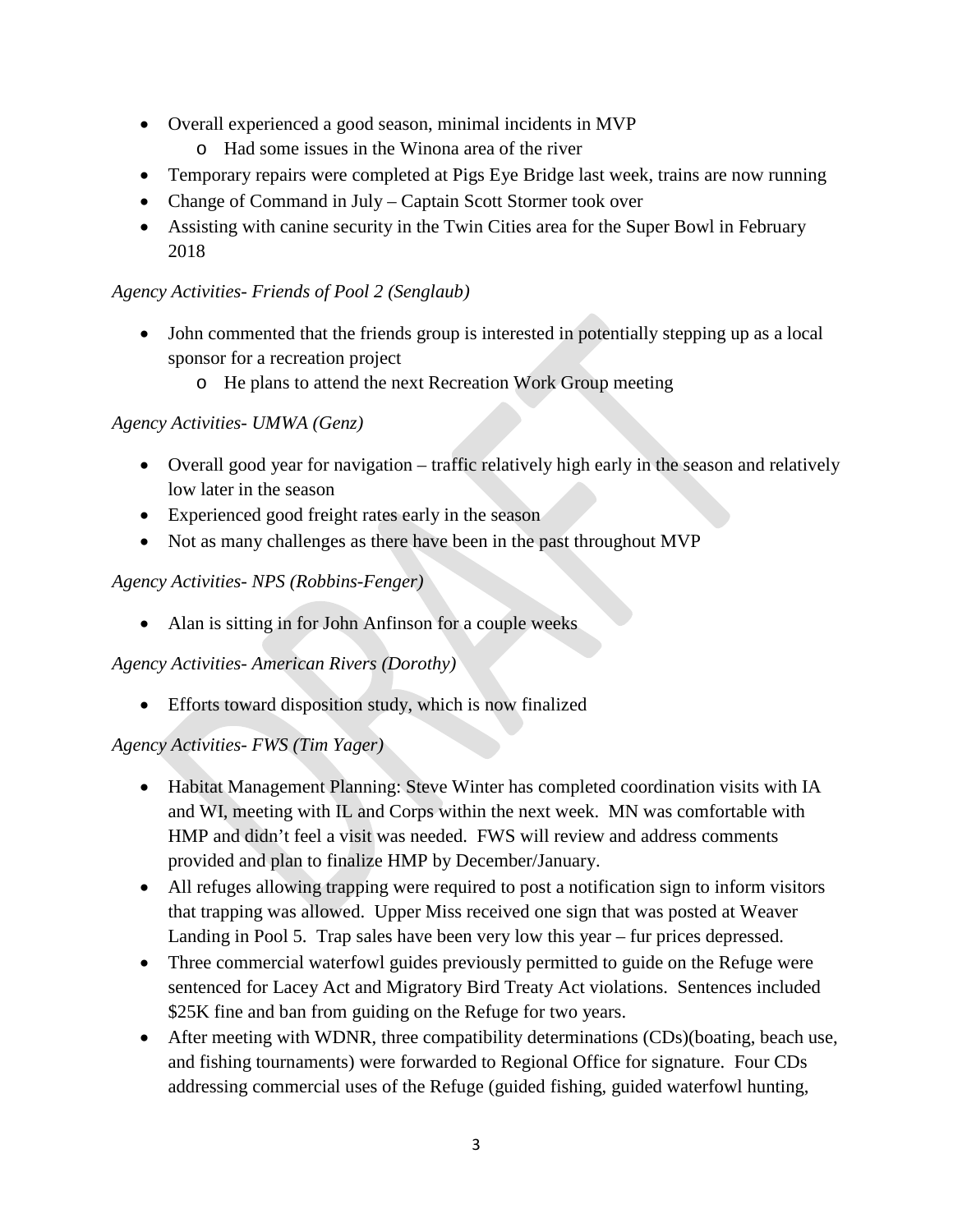fish floats, and guided eco-tours) are still being reviewed and modified based on public comment and comments from State partners.

# *Agency Activities- MnDOT (Phenow)*

- Received \$5 million for port development
	- o Anticipate a decision for the funding within the next week

# *Agency Activities- IDNR (Griffin)*

- Griff will retire in the near future, though he hasn't set a date yet
- Kirk Hanson will fill in as the voting member for IDNR
	- o Will be backfilling for Griff as an RRF voting member and writing permits, but he will still be involved in fisheries research

# *Agency Activities- MDNR (Moore)*

- Brewer Lake Inlet project in Pool 3 has been delayed, will not get completed this calendar year
- Peterson Lake modification Bill Huber is working with Steve Clark on the MDNR permit application
	- o Hope to have the project completed by summer 2018
- Carrel's Pit now owned by Kohner, submitted a permit for a port facility

# *Water Level Management Task Force (Stefanski)*

- Last met on September 6, 2017
- Conceptual model Aaron McFarlane provided new digitized drawings for the public conceptual model
	- o Brenda Kelly provided a sample that was designed by the WDNR graphic artist
- Drawdown video Tim Schlagenhaft is working on two separate videos explaining the benefits of drawdowns – one that is 1.5 mins and one that is 3.5 mins
- White paper RRF co-chairs will send a letter to the UMRRCC requesting an answer to two questions: 1) can UMRR funding be used to fund a drawdown, and 2) is there a mechanism for this funding to be granted every year over a 50-year project
- Winter pool operation the COE will be sending a letter requesting a change in winter pool operation, to hold the pool at the higher side of the band in order to avoid staffing and overtime concerns

# *Channel Maintenance Program Activities (Cottrell, Kimmel, Machajewski and Tapp)*

- Estimated FY18 budget for navigation is \$90 million
- Channel Maintenance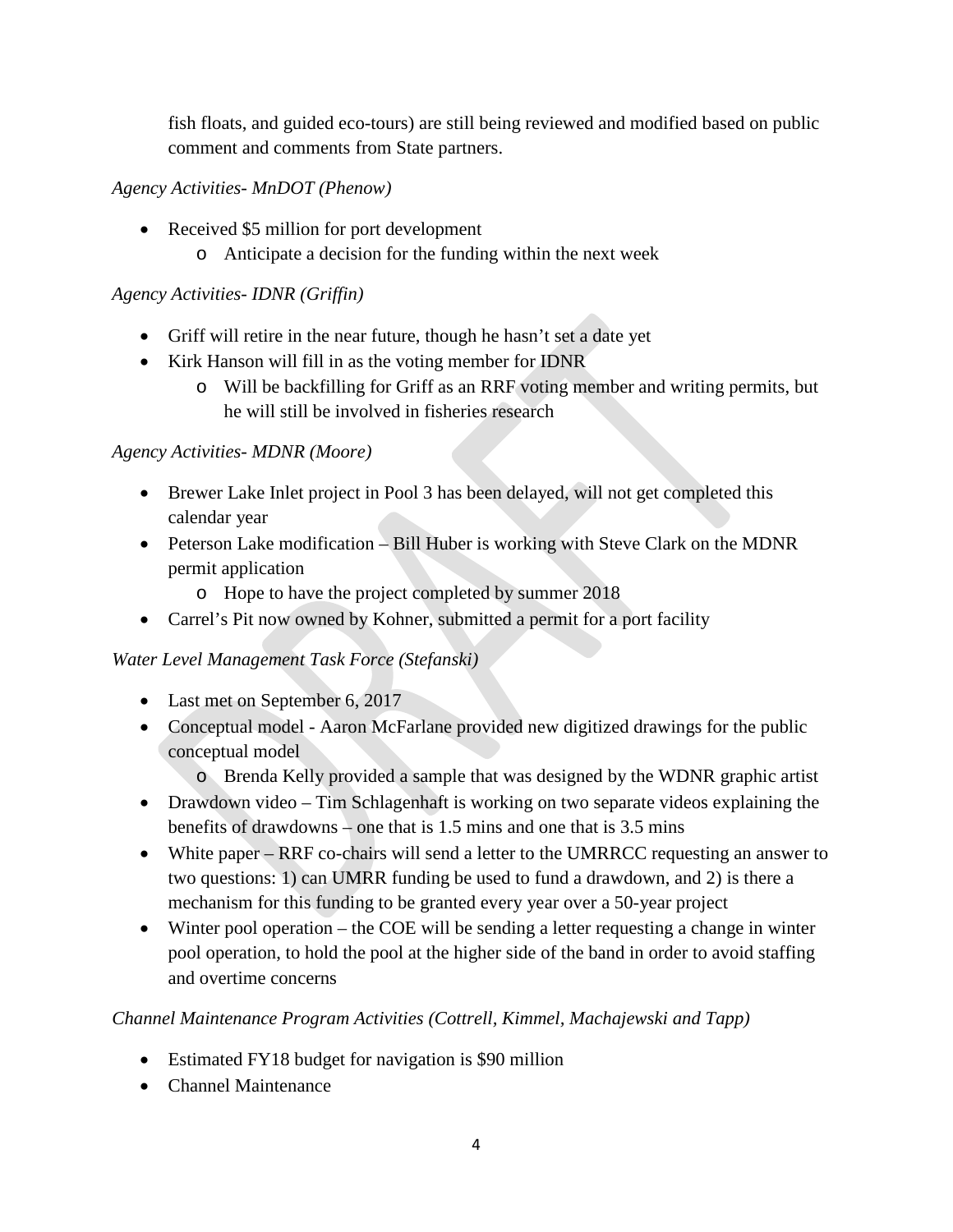- o Climate and land-use practices are influencing dredging volumes
- o Dan Dieterman stated that he'd heard reports from the public regarding observed groundings at Camp Lacupolis
	- Dan Cottrell confirmed that no channel problems were recorded in this reach
- o Agency partners expressed concern for the impact groundings have on natural resources
- o The concern is greater when towboats ground outside the navigation channel
- o Agency partners expressed interest in being engaged in grounding reporting
	- COE to discuss the matter both internally and with the USCG to determine whether or not there are limitations to distribution
- **Excavations** 
	- o Crats Island excavation was completed in August, 2017 ~826K cy removed at \$11.57/cy
	- o Lost Island excavation was partially completed in 2017 ~410K cy removed by the end of the season
		- Eagles fledged by June 30, 2017
	- o Corps Island excavation is being planned for 2019 ~450K cy of material will likely be removed
		- Plan to award the contract in FY18
- DMMP's
	- o There have been changes in the guidance for how we complete DMMP's, which has been passed down to St. Paul District from MVD/HQ
		- Additional planning reviews will be completed by MVD/HQ
		- Hoping for greater clarity as to what the Federal standard is
	- o Pool 2 completed preliminary draft report in October, 2017
		- **Currently going through DQC and stakeholder review**
		- Following DQC, report will go through legal, ATR, and MVD review
	- o Lower Pool 4 received all comments by September 15, 2017
		- 88 total comments were redistributed
		- $\blacksquare$  Held a meeting with stakeholders on October 10, 2017
		- Tentative schedule: Jan Federal standard defined, Feb stakeholder review, Mar – public review
	- o Pool 5 planning has been delayed due to other priorities, hope to have the stakeholder review in the spring of 2018
	- o Pool 6 hope to have the draft report completed in January and hold public meetings in Feb/Mar timeline
- CMMP Update have funding available in FY18, though there isn't a specific timeline for completion
	- o Will provide an update at the April RRF meeting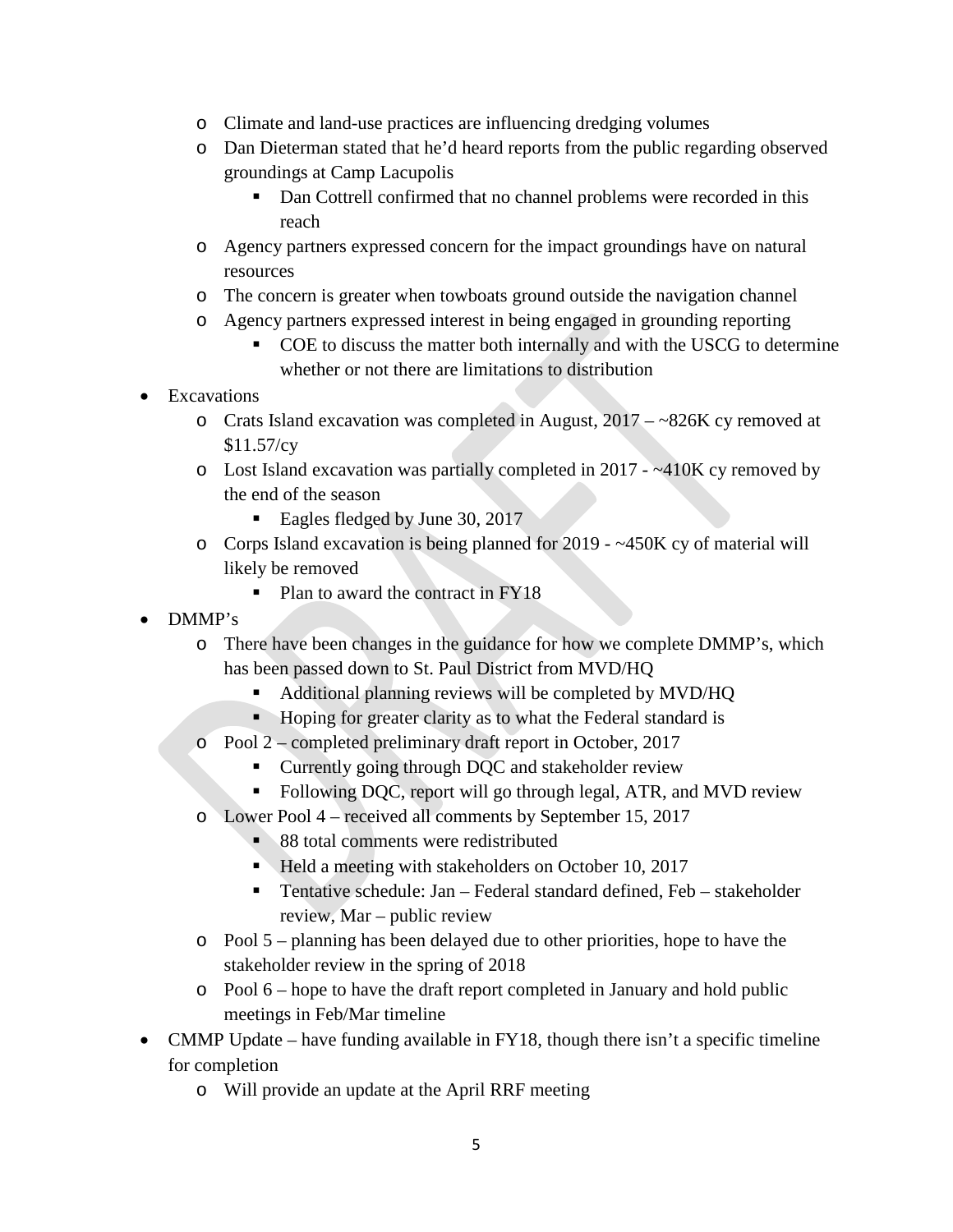## *Beneficial Use Restoration Projects (Clark and Kimmel)*

- Mosquito Island
	- o Distributed implementation plan to the RRF on July 13 and received endorsement on July 21 – thanks for the quick turn around
	- o Post-construction details
		- Granular placed  $-56,342$  cy
		- Fines placed  $-2,785$  cy
		- Cost (excluding rock)  $$571,637 / $9.67/\text{cy}$
		- Cost (with rock)  $$629,574 / $10.65 / cy$
	- o Fine material borrow required a lot of coordination and creativity, to accommodate operational feasibility while still providing contingent overwintering benefits
	- o Planting will take place in the spring of 2018
- McMillan Island
	- o Have developed various design alternatives totaling over 650,000 cy of material needed for construction
	- o Continuing to request study funding through the Corps' EWN program

# *Navigation Work Group Activities (Cottrell)*

- Held a conference call on November 29, first meeting in a long time
- Corps will ask the navigation industry if  $\psi$  tows are holding near Camp Lacupolis partners have some mussel concerns with regard to queueing in this reach
- MDNR stated that there is a channel marker missing in this area, which may cause problems for navigation

# *Corps Winter Water Level Management (Cottrell)*

- Changes in winter water level management are being proposed in conjunction with staffing changes at locks; proposing day shifts only during the winter months
- Discussed coordination with the FWWG, Corps will provide proposal to the FWWG for comment/discussion

# *HEC-RAS, Coon Rapids to Head of Lake Pepin (Hendrickson)*

- Jon Hendrickson presented preliminary results of recent modeling by Alex Nelson to investigate alternative channel maintenance strategies due to the closure of Upper St. Anthony Falls (USAF) lock in 2015.
- Modeling looked at two alternatives. The first would eliminate dredging in USAF Pool and the second would eliminate all dredging upstream from Lock & Dam 1.
- The preliminary results show the first alternative increases average dredging quantities in Pools 2, 3 & 4 by 4%, 1%, and 6%, respectively, but reduces the overall average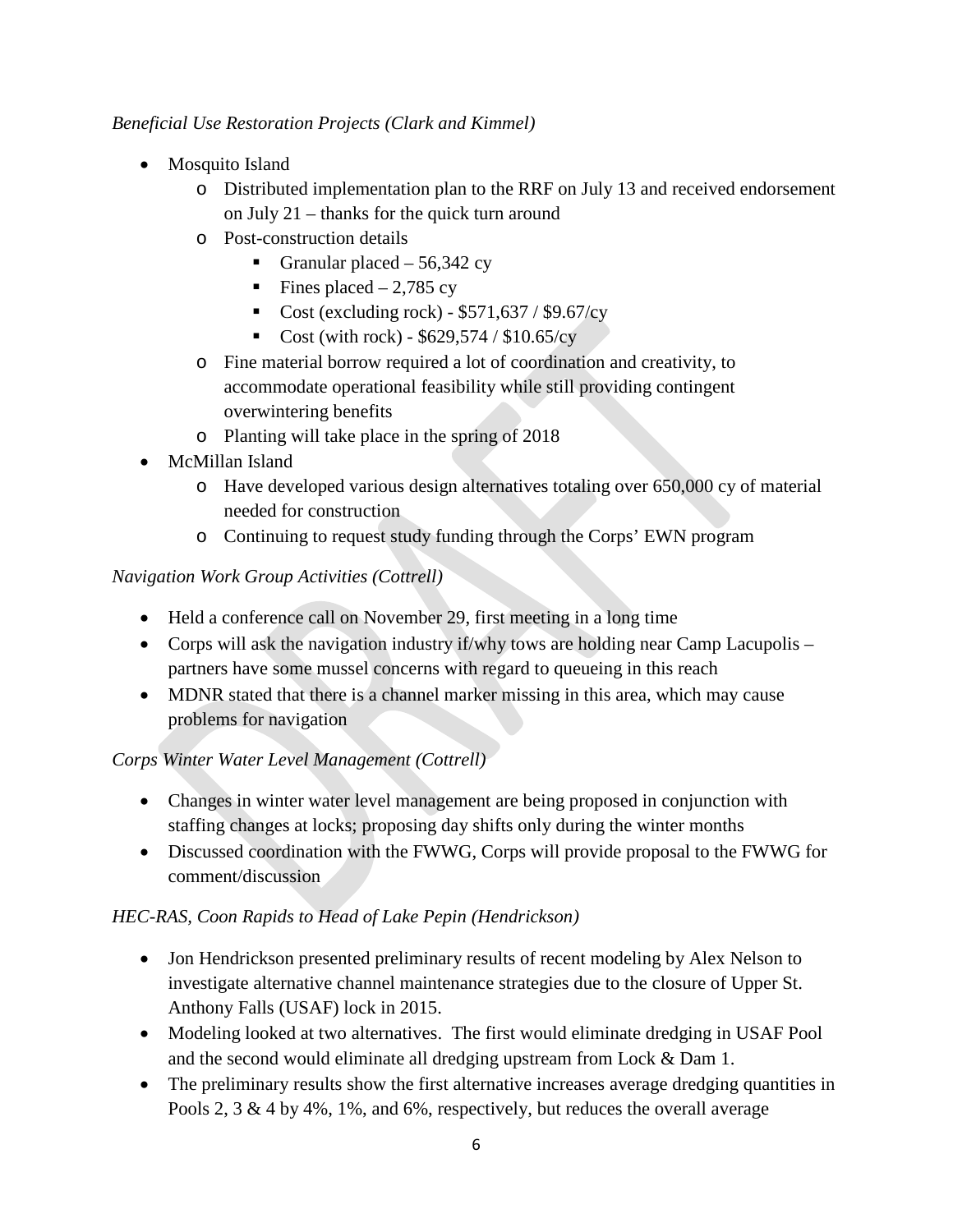dredging by 15%. Similarly, the second alternative increases average dredging in Pools 2,  $3 \& 4$  by  $4\%$ ,  $2\%$  and  $8\%$ , respectively, but reduces overall dredging by  $24\%$ . It is important to note, that while the average dredging quantities for the system are reduced over the 8 year modeling period, the trend of the dredging over time for both alternatives is toward an equilibrium that is similar to the current dredging quantities. This trend indicates that the new equilibrium for sediment deposition may be net neutral to the system and downstream pools may maintain permanent increases in average dredging quantities.

• Once results are final, the Corps will make a decision on how channel maintenance will be handled upstream from Lock & Dam 1.

## *Recreation Work Group (Yager)*

- Have not met since the last RRF
- Seeking new chair to fill in behind Tim Yager
- EA for beach plans has yet to be completed, currently no timeline for completion
- Craig Blommer retired and will have a replacement on the RWG

## *Fish and Wildlife Work Group Activities (Clark)*

- Last meeting was in October 2017 and focused on identification of HREP projects to move into the queue for planning and construction. The door was open to new projects, old projects, and old projects that were revised.
- Issue brief recommending RRF endorsement of Reno Bottoms and Lower Pool 10 HREPs was presented at the meeting. **After a brief discussion, the Corps made a motion to endorse the Reno Bottoms and Lower Pool 10 HREPs as requested by the FWWG. The IDNR seconded the motion and it was endorsed by consensus.**
- Ranking will need to continue for the remaining projects and an agreement was made to continue with ranking discussions prior to completion of the new HNA. States will work with FWS to refine the fact sheets.

## *Pool 2 CMS – Boulanger Bend to LD 2 (Novak)*

- **A request for endorsement of the Pool 2 CMS was sent to voting members on 24 August 2017 via email and it was endorsed by consensus on 15 September 2017.**
- Upstream rock structure will be constructed during the summer of 2018 and the downstream rock structure will be constructed during the summer of 2019. Mussel relocations for each area will be completed during the spring prior to construction.
- Work continues on plans and specifications for Phase 2 dredging. Plan to award contract in FY18 with completion of dredging in 2019.
- Some discussion of potential placement at Lock & Dam 2 (LD2) embankment. Estimate 100K cy of fill for a berm at LD2. The Corps believes these can be effective and the LD4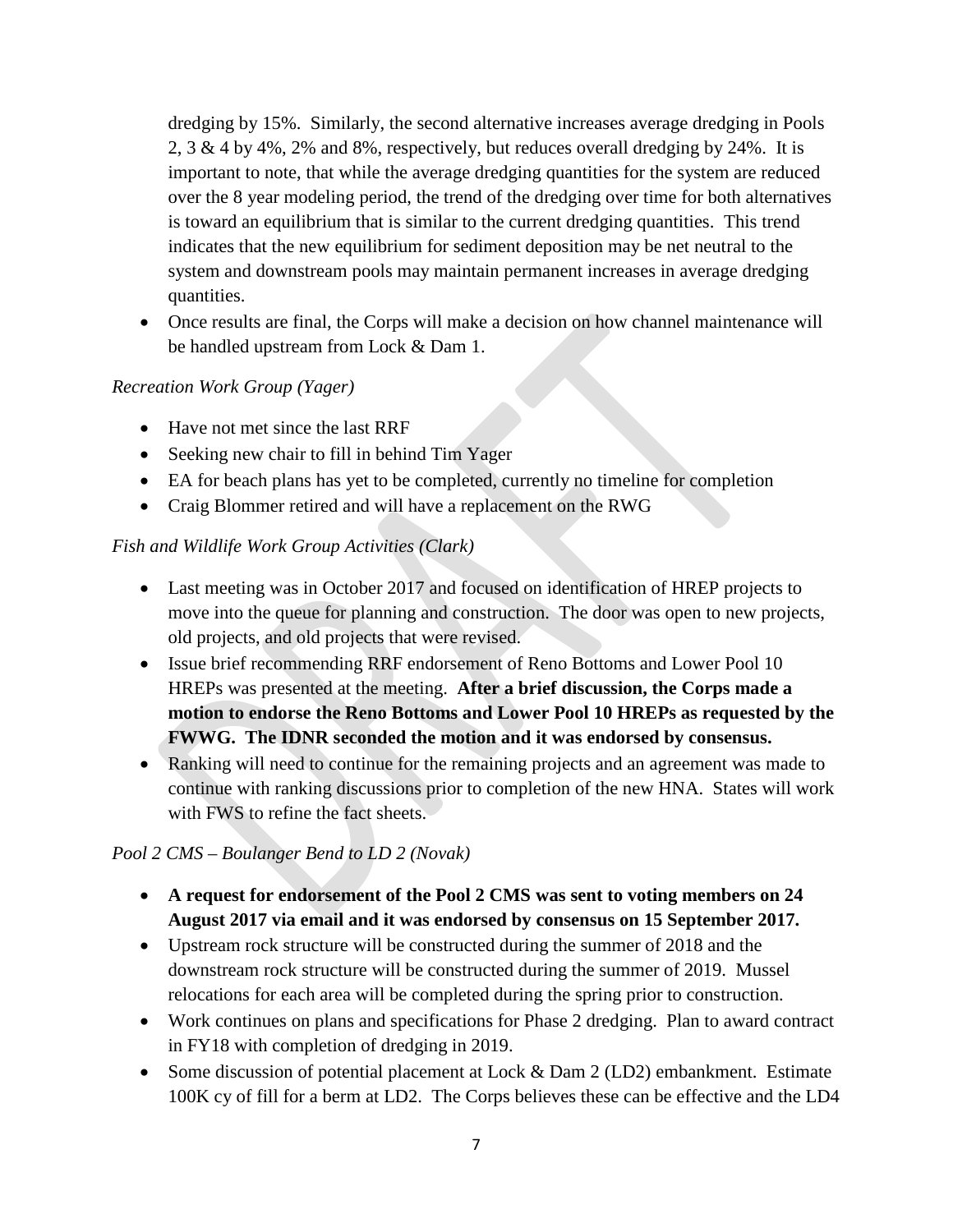embankment is looking very good. WDNR said they would be supportive of continuing with use of embankments similar to LD4. They provide protection and are good for movement of critters.

## *Section 204 Projects –Head of Lake Pepin - Pigs Eye Lake- (Novak)*

- Pigs Eye: Selected alternative and went through Agency Technical Review (ATR). NPS noted lots of interest from the public. This is a way for east side St. Paul to access and enjoy the river.
- Head of Lake Pepin: Most data collection has been completed. WDNR working on concepts and getting shape files to the Corps to identify features. Lake Pepin Legacy Alliance working on fund raising to cost share the project. They are working with MN Land Trust. There has been some discussion of a feature that could be used for future placement of channel maintenance material.

# *Upper Mississippi River Restoration (Novak)*

- Harpers Slough is done and awaiting as-built drawings. Dedication will be in Spring of 2018.
- Conway Lake bid opening was in September, but not awarded yet.
- McGregor Lake in feasibility stage now. Complete planning and focus on floodplain forest and overwintering habitat. Complete draft in May and final in June. Award contract in FY19. Anticipate two year construction period.
- Bass Lake Marsh Wetlands kickoff next week for feasibility.
- Pool 8 rock sill repair by Government plant in FY18.
- Peterson Lake comment period on EA ending 11 December. Looking at installing rock closure of the openings to increase overwintering benefits and reduce sediment (adaptive management).

# *Engineering with Nature (EWN) / Regional Sediment Management (RSM) (Kimmel)*

• Two proposals for FY18 study funding. Chippewa Bedload Transport was funded at \$100K, but funding has not been received yet. Will look at better ways to predict sedimentation. Equipment installed at Durand, WI to look at sand wave movement and how much sand is in suspension. ERDC will come in spring to collect Bedload measurements. McMillan Island Forest Restoration was not funded through RSM in FY18, but it has a good chance of getting funding through EWN.

# *Disposition Study (Bischoff)*

- Currently on hold pending FY18 funds.
- Corps held decision meeting on 21 August 2017 and decision was made to proceed with study. CRA funding provided in October 2017, but rescinded in November 2017.